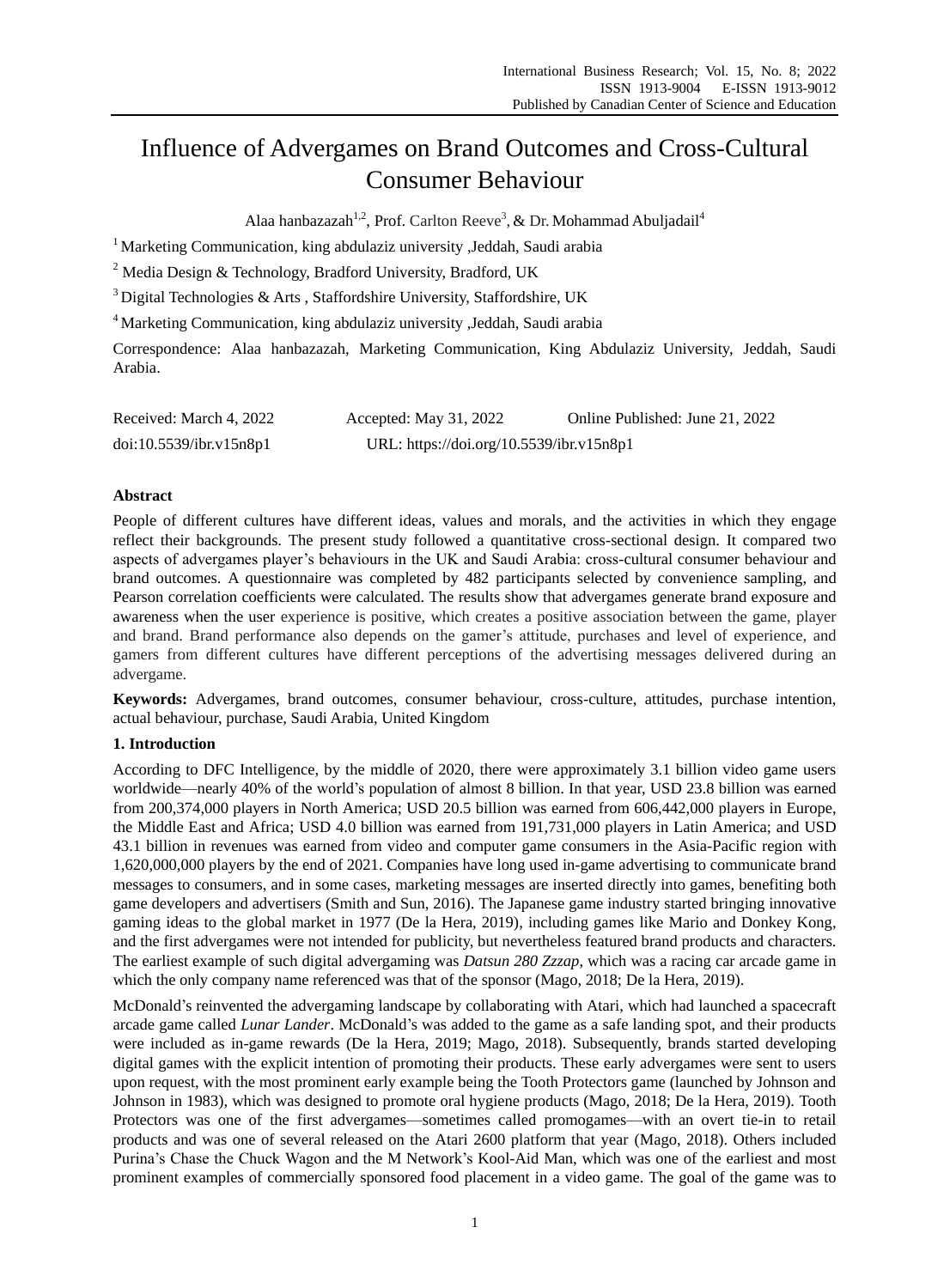satisfy "thirsties" using a Kool-Aid pitcher. The game was initially accessible for free through mail-order but was eventually made available in shops (Mago, 2018). The trend in advergaming came to a halt with the "video game crash" of 1983, when the market collapsed due to an abundance of poor-quality games.

Nevertheless, the effectiveness of advergames has grown over time. Initially, companies simply placed their product or logo in the virtual context of the video game, but this proved ineffective because the players focused solely on the game and ignored the background product or logo (Ismail and Nasidi, 2018). Over time, companies started to develop games specifically to promote their brands, making the games freely accessible and enhancing both publicity and entertainment value (Ismail and Nasidi, 2018; De la Hera, 2019). These advergames provided information about a particular product or service, such as a game that incorporates a car allowing players to learn about the car's features (Ismail and Nasidi, 2018). Certainly, advergames have been a component of the digital gaming business almost since its inception and are now part of both game culture and history. When an advergame's design aligns with digital gaming iconography (popularity, archetype, playability, preservation) and the promotional elements feature star brands with high recall, recognition and likeability, they can become timeless (Mago 2018). To improve players' motivation to play, simple, accessible gameplay can also be supported by appropriate difficulty levels (De la Hera, 2019, Aktan and Koçak, 2020).

Modern advergames are designed explicitly to promote an organisation's product, brand or service; they can be played directly from the internet or digitally downloaded to any device (Smith and Sun, 2016). Companies (or brands) also use advergaming to obtain demographic and geographical data about their target customers and possible economic revenue streams (Smith and Sun, 2016). Lee and Faber (2007) explained that limited cognitive ability during gameplay can obstruct the successful encoding of embedded promotional queues (such as brand logos and product placement). Advergames are persuasive regarding their commercial content in order to engage consumers and encourage a desire to purchase (van Berlo, van Reijmersdal and Eisend, 2021). Advertisers and businesses were among the first to adopt gamification, utilising it as a tool to improve the effectiveness of advertising campaigns, and despite global economic concerns, TechNavio (2020) recently predicted that the gamified advertising business would increase at a rate of roughly 20% annually over the next five years, reaching nearly USD 11 billion.

Previous research papers on the cross-cultural aspects of advertising and consumer behaviour have paid considerable attention to comparisons of Eastern and Western cultures (Cauberghe and De Pelsmacker, 2013), which have offered the opportunity to discover the Middle East market which is explored very less as compared to other regions . Video game revenues in the Middle East will reach USD 647 million in 2022 and are projected to grow at a rate of 7.42% annually by 2026 (Statista, 2021b). However, the gaming market in the Middle East is still growing compared to developed countries in the European market, like the United Kingdom. In the UK, the video game industry is worth about 7 billion in the 2020 while in Saudi Arabia the gaming market is worth 1 billion. The present study therefore focuses on the effect of advergames on consumers from the Middle East and Northern Europe and explores the behaviours and attitudes of consumers from both regions.

# *1.1. Research Questions*

Based on the aim of the study, the following research questions have been formulated:

Q1. How do advergames impact brand outcomes?

Q2. Why do cross-cultural aspects need to be considered in the design of advergames?

#### **2. Literature Review**

#### *2.1 The Aim of Advergames*

Advergames are developed to increase brand exposure and awareness through a positive user experience, ultimately creating a positive link between the game, the player and the brand (Aktan and Koçak, 2020; Munaretto, 2021; Sung and Lee, 2020). Advergames employ the concept of brand equity, which involves associating a brand with a positive value, which occurs when gameplay is associated with a player's positive arousal (Munaretto, 2021). It also leads to the creation of an environment that facilitates in the promotion of thebrand. Advergames generally require that players register and sometimes insist that they share scores with their social networks, thereby allowing brands to collect data about potential and current customers. This data makes it possible to customise advertising options, resulting in satisfaction and brand loyalty.

# *2.2 The Impact of Advergames on Brand Outcomes*

The outcomes can include brand recall, attitudes, purchase, intention to purchase and actual behaviours, each of which is discussed below.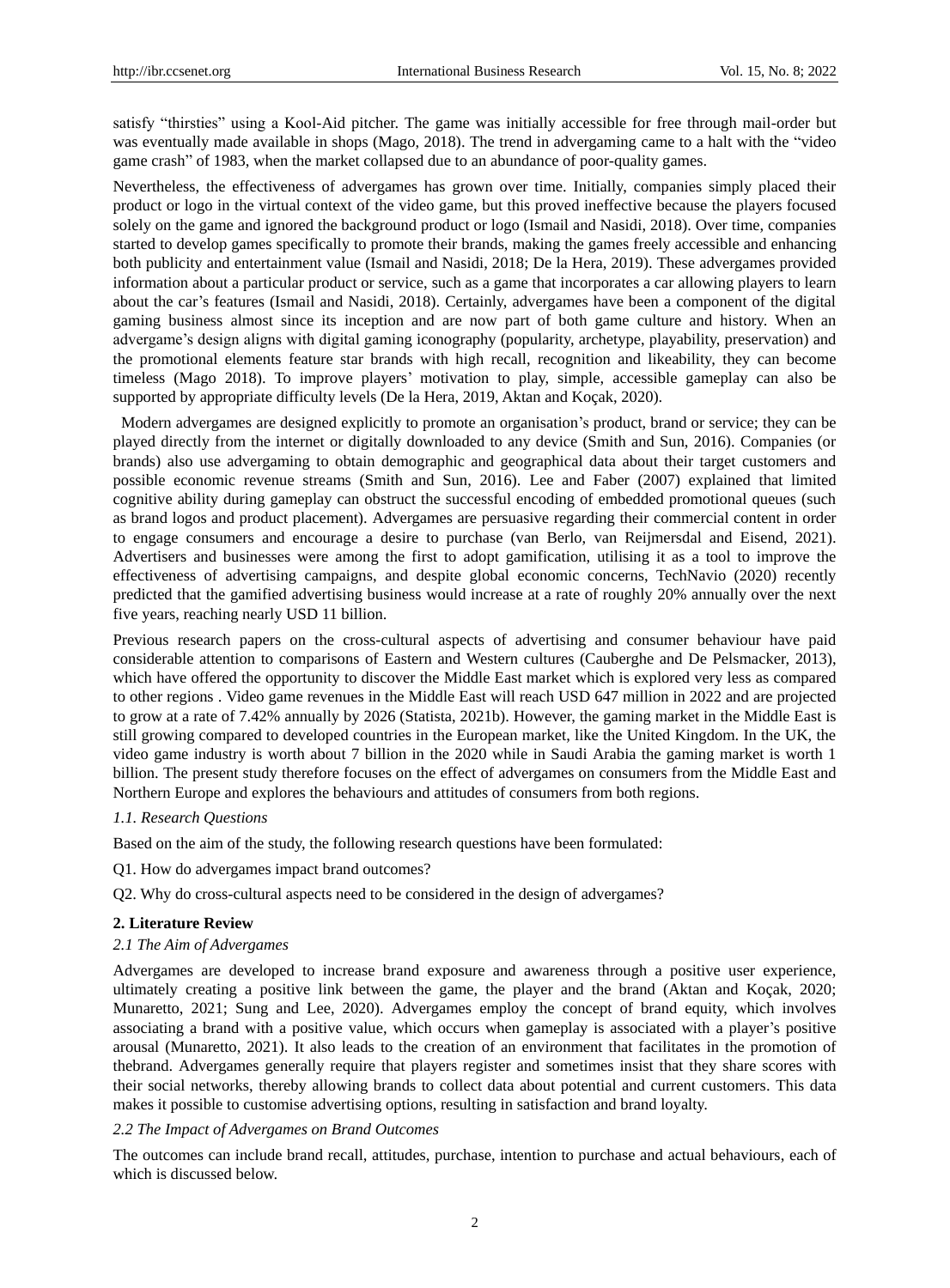# 2.2.1 Brand or Product Recall

Factors that positively influence recall in general include congruence (high product–advergame congruence), flow (higher concentration levels and arousal) and placement (in-game advertising) (Akcan, 2019; Çadırcı and Gungor, 2019). Discussing brand recall in particular, Vashisht and Sreejesh (2015) found that only inexperienced gamers who play games with prominent brand placements experience high brand recall. Vashisht (2019) and Vashisht and Pillai (2017) added another condition to ensure high recall: involvement. To guarantee high game involvement and thus high recall, gamers must possess high persuasive knowledge (Vashisht and Pillai, 2017). The type of message also enhances brand recall—Advergames offer opportunities for customers to interact with a brand, impacting their attention to and recall of it (Catalán, Martínez and Wallace, 2019; Sreejesh and Anusree, 2017)

According to Roettl, Waiguny and Terlutter (2016), advergames intensely arouse players, limiting their cognitive capacities in tasks unrelated to the game. Van Berlo, van Reijmersdal and Eisend (2021) explained that most examinations of the impact of advergames on brand recall have found that consumers are less likely to recall commercial information embedded in advergames, such as banners and the billboards within the game, than in other formats.

# 2.2.2 Attitude

Attitude is defined as a mind-set towards an object (such as a brand) and can be positive or negative (Wiemerslage, 2021). Attitudes are influenced by brand or product attributes, social influences, advertising and previous experience, and such influences can arise consciously or subconsciously and are felt over time (Wiemerslage, 2021).

Advergames blur the boundary between commercial and entertainment messages (Catal án, Mart nez and Wallace, 2019), and the integration of products into the entertainment experience has been found to enable a transfer of positive effects from the game itself to the product or brand (Catalán, Martínez and Wallace, 2019), with any hedonic value experienced by players in advergames driving positive attitudes towards the brand (van Berlo, van Reijmersdal and Eisend, 2021). Paramitra, Aruan and Tumpal (2017) found that game–brand congruity informs players' brand attitudes, with consistency minimizing the effect while inconsistency maximizing it. while Chen (2017) found that players expressed more favourable attitudes towards advergames that they considered more attractive.Attractive as in games with competitive gameplays, reality based graphics and with a good storyline.

Players' attitudes are impacted by game–self congruity when the relationship is mediated by perceived enjoyment (flow) (Paramitra, Aruan and Tumpal, 2017), but flow impacts attitudes towards advergames rather than the brand directly (Hartini, 2020). Similarly, entertainment, telepresence and playfulness, which are features of flow, have all been found to be critical drivers of brand attitudes (Renard and Zhao, 2016; Catalán, Martínez and Wallace, 2019).

The type of message also influences attitude. According to Sung and Lee (2020), advergames with pro-social narratives are seen more favourably, and Tuten and Ashley (2016) also found that social advergames positively influence players' attitudes towards the game's sponsor. Competitive advergames have a more engaging effect (Chiu, 2019). Brand attitudes and willingness to buy are most favourable to non-profit brands (health foods) where profits are recognized, followed by commercial brands (health foods) and commercial brands with harmful effects (fewer health foods).(Ham, Yoon and Nelson 2016).

Friestad and Wright (1994) proposed a persuasion knowledge model which includes the consumer's understanding that the source of the advertising pattern is commercial but with a persuasive intention behind it. Vashisht et al (2015) stated that a slow-paced advergames where game products are less compatible, more persuasive subjects report higher brand recall and less positive attitude towards the brand than less convincing subjects. Vashisht and Pillai (2017) found that, when an advertised product was distinguished by the level of involvement required for a purchase (low- versus high-involvement products), prominent placement with low game involvement created a less favourable brand attitude than prominent placement with high brand involvement among subjects with high persuasion knowledge (awareness of the intent of the advergame).Attitudes towards advergames also influence the brand's image. (Wise Bolls, Kim, Venkataraman and Meyer, 2008; Vanwesenbeeck, Walrave and Ponnet, 2017; Hartini, 2020), brand image and aspects of flow, including customer engagement and entertainment (Al-Meshal, 2020), and attitudes towards in-game advertising (product placement) have been connected with advergame acceptance (Martí-Parreño, Ruiz-Mafé and Scribner, 2015), with gamers less likely to prefer the advergames which contains video ads as it disturbs them. (Evans, Wojdynski and Hoy, 2019).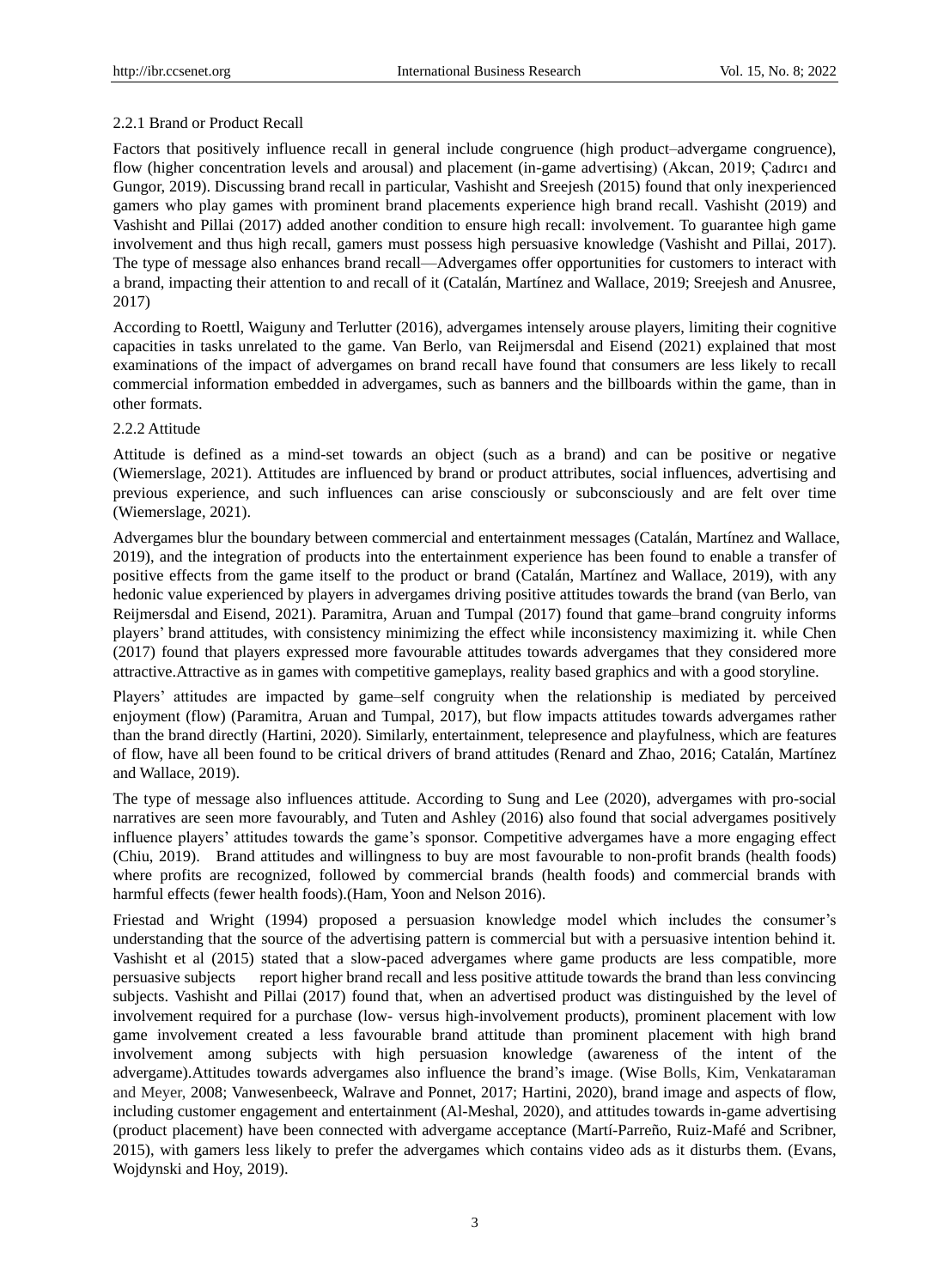# 2.2.3 Purchase

Chen (2017) stated that interactive advergames (advergame design) increase impulse purchases. It is found that brand attitudes are affected by more than simply beliefs, and it is vital to understand how an advertising message is transmitted and evaluated to cultivate a positive brand attitude. Attitudes towards adverts may also mediate between advertising effectiveness and customers' feelings, brand attitudes and purchase intentions. However, advergames include in-game advertising, consumer opinions may inform consumer behaviour. Advergames are designed with a persuasive message at their core, implying that the entire game is tailored to the message, and most studies to date have found that advertisements impact specific aspects of customer behaviour, such as purchase intent.In the past years advertisement was only restricted to newspapers, television etc. Advergaming is a newly introduced medium for advertisement which is very engaging and it is not just restricted to just youngsters but people from every age group are attracted towards it. (Rathee and Rajain 2019)

# 2.2.4 Purchase Intention

Purchase intention has been found to emanate from brand attitude and persuasion, but some research has found that advergames relate more directly to purchase intention; Catal án, Mart ínez and Wallace (2019) found that flow affects positive attitudes and purchase intention but did not specify whether purchase intention is affected by improved attitude or flow alone. Adis (2020) also found that the level of self–brand congruity determines purchase intention.

# 2.2.5 Actual Behaviour

According to van Berlo, van Reijmersdal and Eisend (2021), the behaviour displayed in advergames often imitates real-world behaviours, such as looking for target brands or selecting products. Previous research has found that approximately half of advergames include collecting brand logos and product packages as part of the game, while a fifth have in-game bonuses of some kind (Leeet al., 2009). Players are often rewarded for commercial behaviour in advergames, which could reinforce intention to purchase (Catalán, Martínez and Wallace, 2019; van Berlo, van Reijmersdal and Eisend, 2021; Vanwesenbeeck, Walrave and Ponnet, 2017).

# *2.3 Advergame Persuasiveness Versus Brand Outcomes*

Arousal and pleasurable experiences in advergames have also been associated with increased persuasion. Van Berlo, van Reijmersdal and Eisend (2021) explained this phenomenon with reference to a unique psychological mechanism; their study explained that pleasure influences psychological responses, such as brand attitudes, through direct transfer, which means that individuals consider the positive effects in relation to a stimulus (brand) embedded within a context (advergame). An alternative explanation is that arousal influences cognitive psychological responses, such as purchase intention arising from excitement, which implies that a player may attribute residual excitement from gameplay to the embedded product, making it appear exciting. Previous research suggests that an advergame's content valence could be associated with the embedded brand and that evaluative conditioning therefore explains the implicit outcomes of advergames (van Berlo, van Reijmersdal and Eisend, 2021).

# *2.4 Advergames and Cross-Cultural Consumer Behaviour*

Culture outlines the way in which people behave, differentiating one group from another. In the game industry, culture takes the form of national localisation, including the translation of content to a different language. Game content adaptation and culturally appropriate game elements are also ways to incorporate culture within game design, which can be a challenge for advergame designers because they are built specifically to convey brand messages. People from different cultures may have different attitudes towards advergames, which are mediated by the incorporation of the brand in the game. Few studies have been conducted that focus on the role of advergames from a cultural perspective, let alone within a cross-cultural paradigm.

In the field of advertising and marketing generally, understanding culture is critical because people have different sets of values that mediate their behaviour. Consumer involvement also differs between cultures because perceptions and attitudes towards a brand can be socially constructed (Wanick, Dunn, Ranchhod and Wills, 2019). It is therefore clear that there is a need to evaluate the impact of advergames on brand outcomes and cross-cultural consumer behaviour to ensure that the perceptions and attitudes of consumers are considered when designing advergames. This study will therefore seek to fill the gap in the literature examining the importance of cross-cultural consumer behaviour in advergame design and how advertising and marketing companies can make use of advergames to market their products and services by looking at brand recall, purchases, intention to purchase, attitudes and actual consumer behaviours.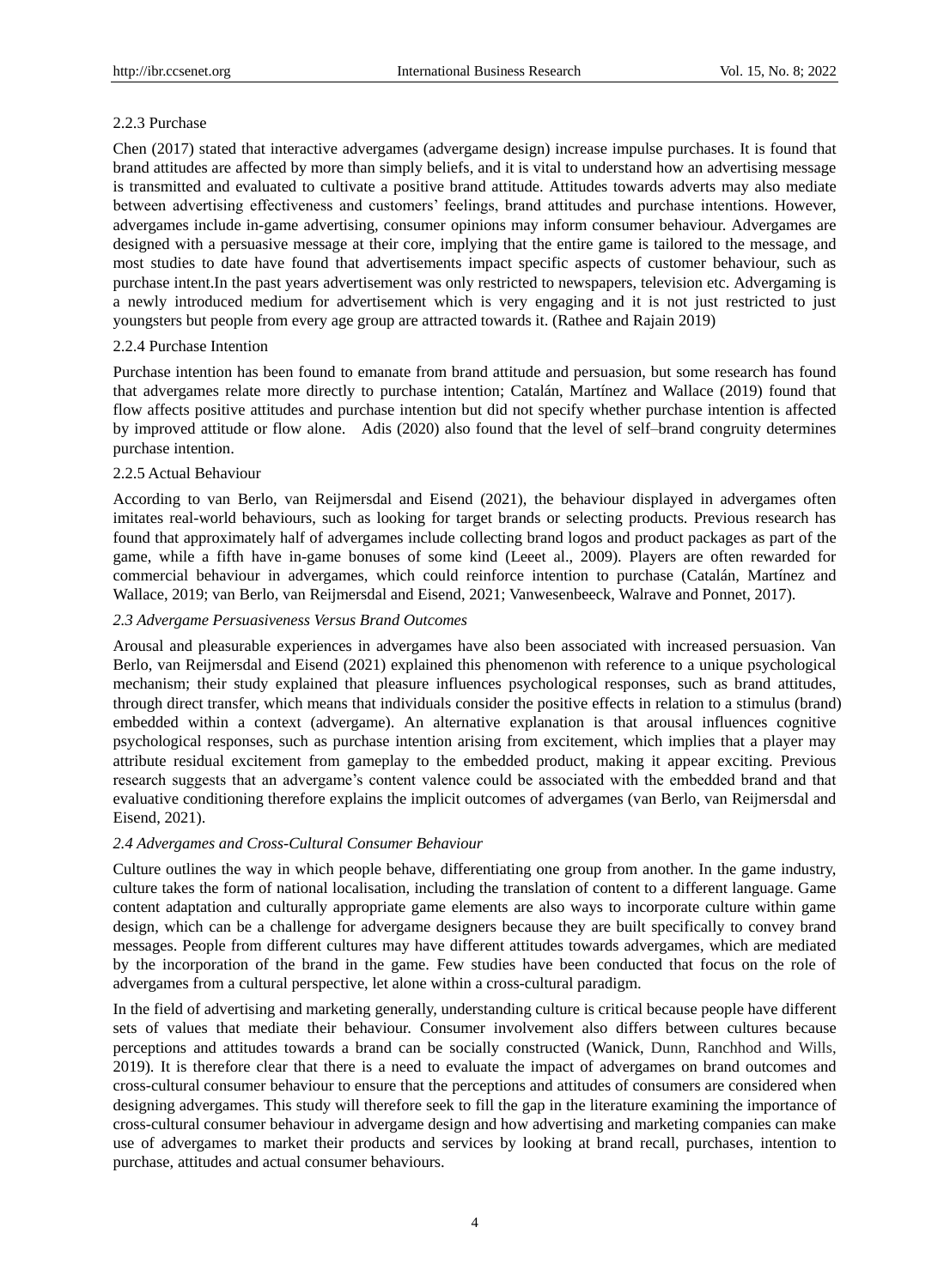# **3. Material and Methods**

#### *3.1 Study Design, Sample and Setting*

This study uses a quantitative cross-sectional design, and the participants were selected from Saudi Arabia and the United Kingdom. The total sample size was 482 people—312 from the UK and 170 from Saudi Arabia. According to the *Raosoft* online calculator, the recommended sample size is 278 for a 95% confidence level and 5% margin of error.

#### *3.2 Sampling Technique, Instrument and Data Collection*

Participants were recruited using convenience sampling of people aged over 18 years who play advergames. A survey questionnaire was created consisting of three sections.Every section had 15 questions, first part surveyed demographic details which contained Gender, Age, Ethnicity, Location, Education and Marital status, the second asked closed-ended questions about brand outcomes and advergames which included questions about their experiences with different games, their choices, how persuasive they find advergames, what engages them more in the advergames and the third asked closed-ended questions about cross-culture consumer behaviour which included questions about brand awareness, consideration, purchase, usage and feedback. Items in sections 2 and 3 were answered using a 5-point Likert scale in which 1=Strongly Agree, 2=Agree, 3=Neutral, 4=Disagree, 5=Strongly Disagree. A total of 700 questionnaires were distributed by e-mail of which precisely 500 were returned; 18 were excluded as incomplete or from people who did not play advergames, leaving a final sample size of 482.

# *3.3 Reliability of the Questionnaire*

Cronbach's alpha coefficient was above 0.7, meaning that the questionnaire had good internal consistency.

# *3.4 Data Analysis*

Data analysis was conducted using the Statistical Package of Social Sciences, version 23.0. Descriptive statistics—standard deviations, means and frequencies—were calculated for the items in the questionnaire. The relationships between advergames and brand outcomes and between advergames and cross-culture consumer behaviour were investigated using Pearson's correlation coefficient.

## **4. Results**

## *4.1 Age of the Participants*

Figure 1 shows the age profiles of the participants in Saudi Arabia and the UK. In both countries, respondents aged between 18 and 25 years dominated the sample, with 37.18% of the UK sample and 57.06% of the Saudi Arabia sample. The fewest respondents in both countries were from the 55+ age range—11.54% of the sample in the UK and 0% in Saudi Arabia. The Figure illustrates that the age distributions of the UK and Saudi Arabia respondents is quite different. The evaluation of the sampling points that the average age of the Saudi Arabia participants is around 28, and the average of the UK sample is around 34, with younger people dominating and the number of participants declining with increased age.



Figure 1. Age profile of respondents from Saudi Arabia and the UK

# *4.2 Brand Outcomes*

These include brand recall behaviour, brand relationship, attitude and actual purchase. Table 1 shows the distribution and differences in characteristics of brand recall among the Saudi Arabia and UK participants.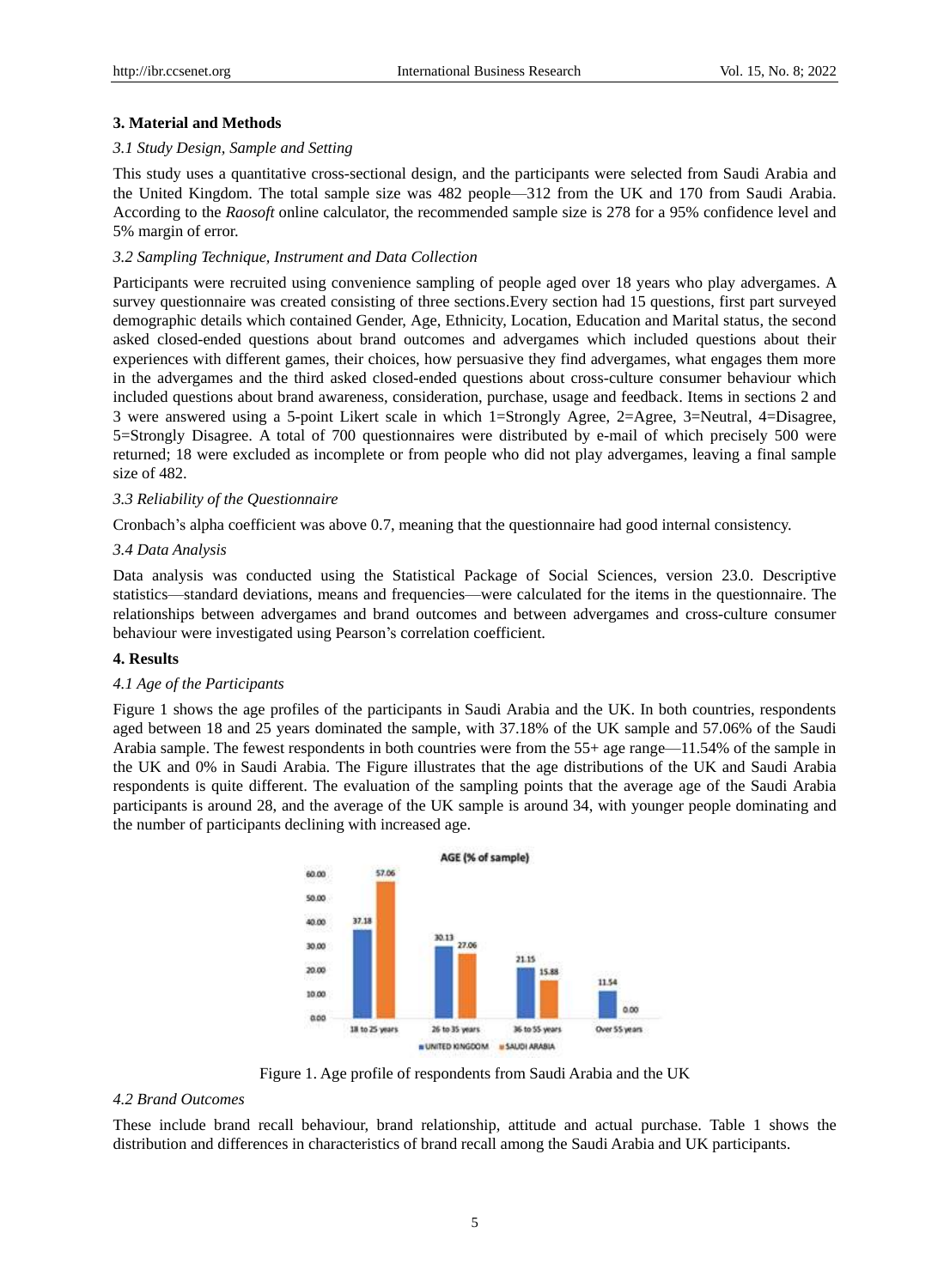| Brand recall | SА     | UK     |
|--------------|--------|--------|
| Recalling    | 36.47% | 52.56% |
| Ignoring     | 44.11% | 20.51% |
| Engrossing   | 19.42% | 26.93% |

Most Saudi Arabia participants ignored ads displayed in games, with 44.11% stating that they do not care about brands in advergames. This is in contrast to UK respondents, 52.56% of whom reported recalling the ads displayed in games, with only 26.93% claiming ignorance of them. For UK players, 20.3% of the respondents enjoyed the game a lot and did not notice the ads (i.e., being engrossed/fully engaged), with only 19.42% of Saudi Arabia respondents reporting the same. This shows that SA players do not pay attention to advergames as attentively as UK customers do.

Table 2 shows the distribution of other brand outcomes across scales. Five-point Likert scales were used to measure the extent to which a participant agreed with the statement, with 1 denoting 'strongly disagree' and 5 indicating 'strongly agree'.

| Variables          | Country   | Scale  |                |        |        |        |
|--------------------|-----------|--------|----------------|--------|--------|--------|
|                    |           |        | $\overline{c}$ | 3      | 4      | 5      |
| Brand relationship | SА        | 25.88% | 30.00%         | 29.41% | 8.24%  | 6.47%  |
|                    | UK        | 7.37%  | 10.89%         | 24.03% | 36.85% | 20.83% |
| Positive attitudes | <b>SA</b> | 22.48% | 31.95%         | 25.44% | 12.42% | 7.69%  |
|                    | UK        | 4.80%  | 9.93%          | 25%    | 39.74% | 20.51% |
| Actual purchase    | SА        | 35.50% | 23.07%         | 18.34% | 11.83% | 11.24% |
|                    | UK        | 7.37%  | 7.37%          | 22.43% | 35.89% | 26.92% |

Table 2. Brand outcome descriptive statistics

Table 3 shows the significant relationships between brand outcomes and cross-cultural consumer behaviour.

Table 3. Pearson Correlation Test

| Model                                                 | <b>Unstandardized</b><br><b>Coefficients</b> |                  | <b>Standardized</b><br><b>Coefficients Beta</b> |       | <b>Sig</b> | 95.0% Confidence level for Beta |                       |
|-------------------------------------------------------|----------------------------------------------|------------------|-------------------------------------------------|-------|------------|---------------------------------|-----------------------|
|                                                       | <b>Beta</b>                                  | <b>Std error</b> |                                                 |       |            | Lower<br><b>Boundary</b>        | <b>Upper Boundary</b> |
| <b>Brand</b><br>outcomes                              | 87.84                                        | 6.385            | 0.45                                            | 13.45 | 0.000      | 65.155                          | 99.506                |
| <b>Cross-Cultural</b><br><b>Consumer</b><br>behaviour | 0.164                                        | 0.632            | 0.32                                            | 0.577 | 0.000      | 0.301                           | 0.542                 |

5. Discussion

This study sought to examine the influence of advergames on brand outcomes and cross-cultural consumer behaviour. Two research questions were asked—how advergames impact brand outcomes and why cross-cultural aspects needs to be considered during advergame design—and the current results indicate that advergames enhance brand exposure and awareness when the user experience is positive, creating a positive association between the game, player and brand. This is consistent with Aktan and Koçak, (2020), Munaretto, (2021) and Sung and Lee (2020), who all stated that advergames help to develop exposure and awareness for brands among players. The findings also relate to brand outcomes, including brand recall, attitudes, purchase, intention to purchase and actual behaviour of the players, which, if considered when designing advergames, could be of great help to advertisers and marketers. Gamers high persuasive knowledge because this type of message increases brand recall. This is in line with Vashisht and Pillai (2017) and Chiu (2019), who stated that social advergames are associated with high brand recall and that advergames offer the opportunity to interact with a brand in a way that impacts attention to and recall of it. The current study also found that players' attitudes are directly influenced by flow of the game rather than brand attitude, which is consistent with Hartini (2020). The attractiveness of advergames whether they are of any type or category, enhances impulsive purchasing, and the intention to purchase originates from brand attitude and persuasion. The behaviour of players in advergames also duplicates behaviour in the real world because the choices that they made while playing games are similar to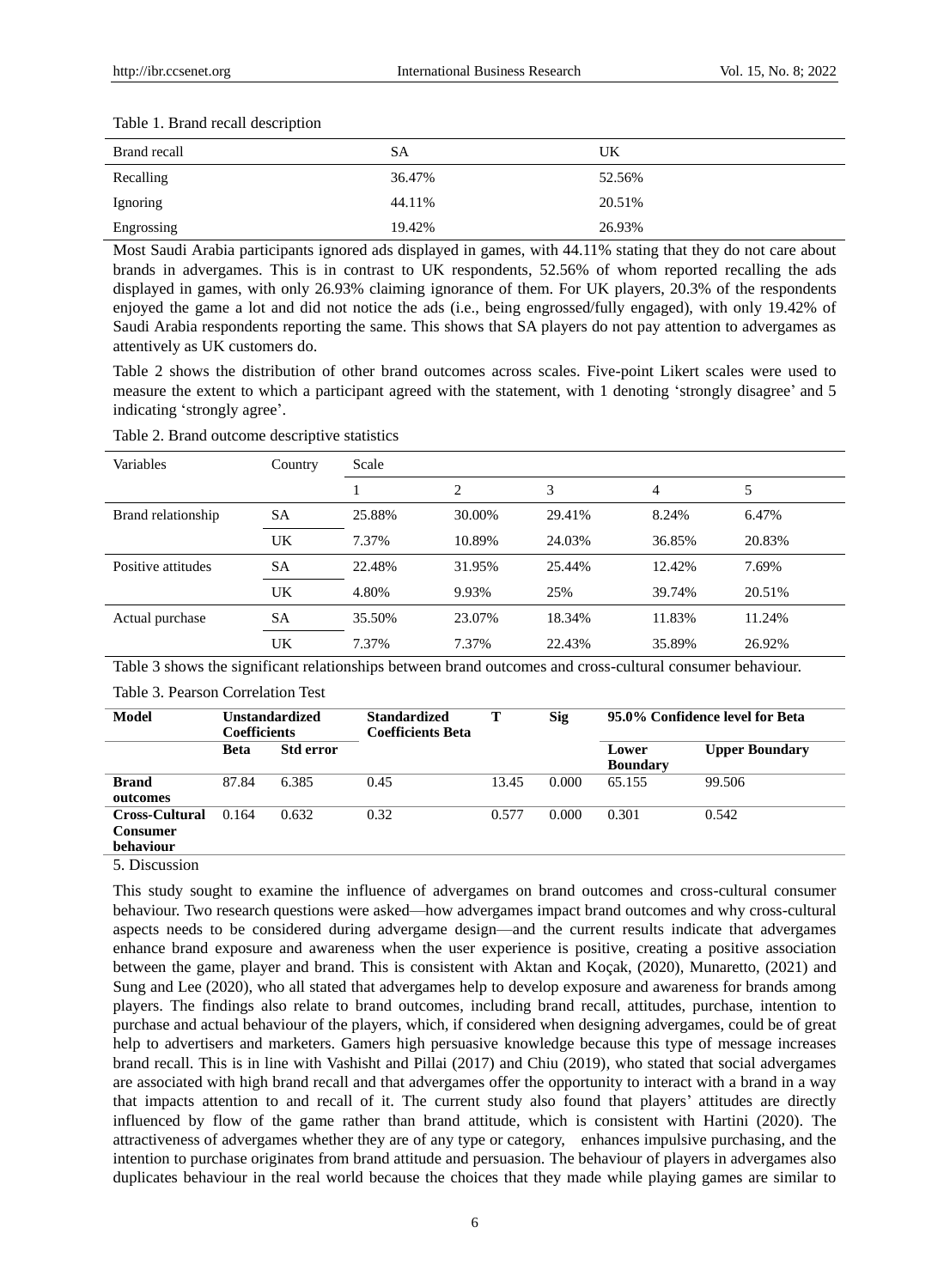those that they would make in real life decisions. In context with cross-cultural consumer behaviour, the study found that consumer involvement varies from one culture to culture as in the case of Saudi Arabia and UK. The study participants differ in terms of perceptions and attitude towards brand which might have been socially constructed. Even after considering participants of same age group from both countries the perceptions and purchasing power still was different among both the countries.

# **6. Study Implications**

The study has substantial implications for brand managers and advertising practitioners regarding the selection of media suitable for brand advertising and strategic plans to enhance brand awareness and create high recall rates. Advergames are a powerful platform for advertising, keeping in mind prominent brand placement. If the main motive of an advertiser is to develop a favourable or positive attitude towards a brand, they should try to conceal consumer persuasion knowledge when designing advergames because it leads to critical processing of advertising and deep thinking, allowing more influential and effective advergames to be designed.

# **7. Theoretical Assertions**

Brand promotion is one of the main factors influencing consumer purchases. A customer's buying decision depends on how well a promotional strategy accords with his or her culture. Advergames are usually created to enhance awareness among a target audience by creating a positive user experience, which is very impactful in brand recall, individual attitudes, purchases and intention to purchase.

# **8. Study Limitation and Recommendations**

This study was limited to 18+ players and it was region-restricted. Future studies should use a larger age range and include regions in which the market for advergames is growing.

# **9. Conclusion**

This paper examined advergames in terms of cross-cultural consumer behaviour and brand outcomes, comparing and contrasting Saudi Arabia and the United Kingdom. The study concluded that brand outcomes rely on brand recall, attitudes, purchase, intention to purchase and the actual behaviour of advergame players and that players from different cultures have different perceptions and attitudes towards advertising messages delivered by advergames.

# **References**

- Adis, A. A. A. (2020). Use of Mobile Advergame as Brand Communication Tool. *Journal of Social Transformation and Regional Development*, *2*(1), 27-41. https://doi.org/10.30880/jstard.2020.02.01.004
- Akcan, D. (2019). *Flow experience and achievement of advergames on software developers: An eye-tracking analysis* (Master's thesis).
- AKTAN, M., & KOÇAK, A. (2020). What is advergaming and what it is not? Recapping behavioural theories to understand advergaming. *Bingöl Üniversitesi Sosyal Bilimler Enstitüsü Dergisi*, *20,* 229-248. https://doi.org/10.29029/busbed.738050
- Aldás Manzano, J., Martí Parreño, J., Ruiz Mafé, C., & Scribner, L. L. (2015). *The Role of Attitudes and Ethicality on Branded Video Games (Advergames) Acceptance. https://doi.org/10.4018/978-1-4666-7357-1.ch038*
- Al-Meshal, S. A. (2020). Attitude towards Online Advergame: An Empirical Study among Saudi Consumers. *International Journal of Business and Social Science*, *11*(3). https://doi.org/10.30845/ijbss.v11n3a11
- Çadırcı, T. O., & Gungor, A. S. (2019). Gap between mobile and online advergames: the possible effects of the optimal gaming experience-flow. In *Application of Gaming in New Media Marketing* (pp. 125-150). IGI Global. https://doi.org/10.4018/978-1-5225-6064-7.ch008
- Catal án, S., Mart ínez, E., & Wallace, E. (2019). Analysing mobile advergaming effectiveness: the role of flow, game repetition and brand familiarity. *Journal of Product & Brand Management*. https://doi.org/10.1108/JPBM-07-2018-1929
- Cauberghe, V. (2010). *De Pelsmacker, P. Opporrtunities and Thresholds for Advertising.*
- Chen, M. J. (2017). How Design Factors for Advergames Impact Consumers' Attitudes and Behaviors: The Perspective of Engagement Theory. In *Proceedings of the 2017 International Conference on E-Business and Internet* (pp. 27-32). https://doi.org/10.1145/3092027.3092037
- Chiu, Y. P. (2019). Do social and competitive advergames affect brand attitude in Asia? *International Journal of*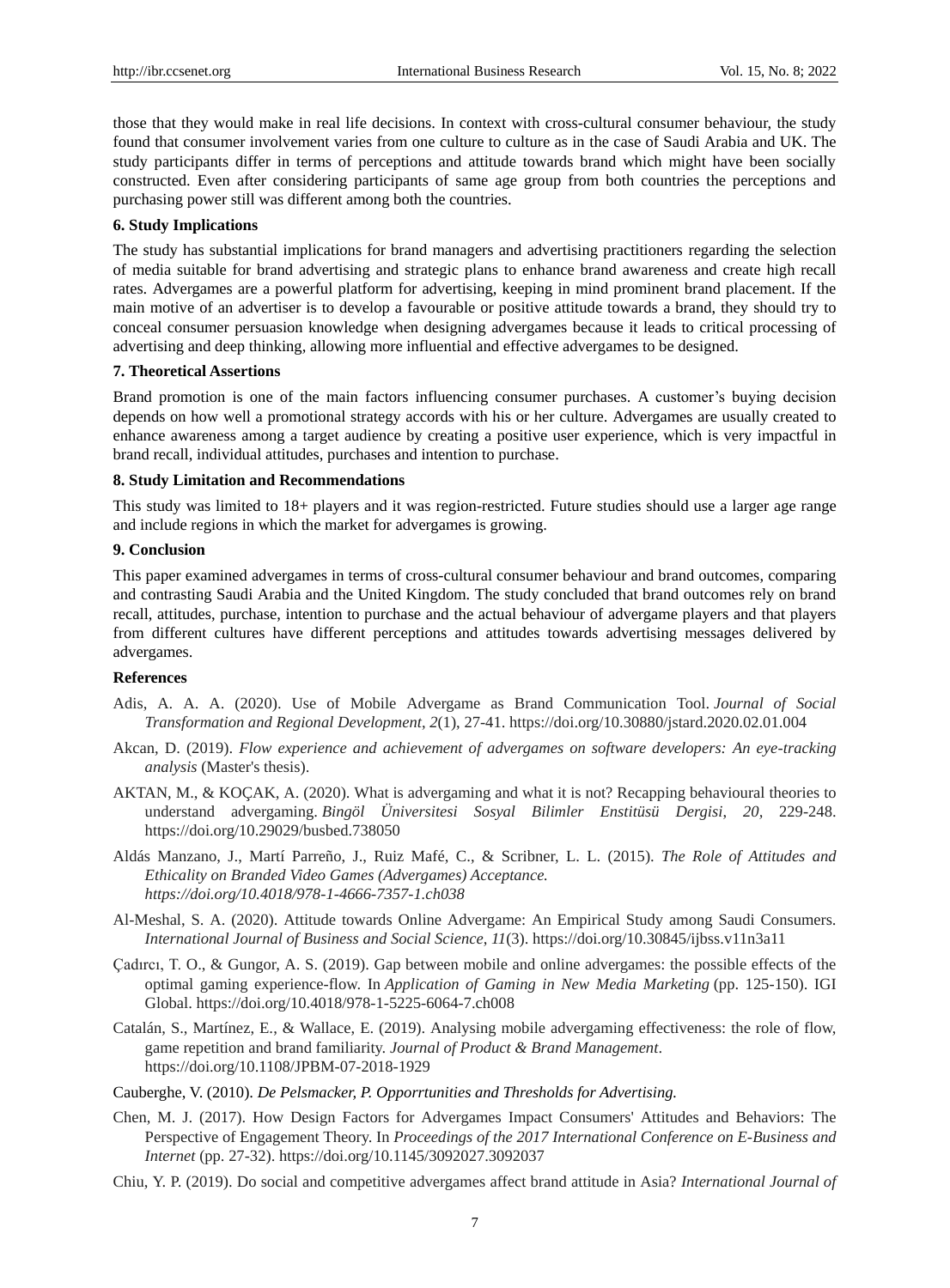*Electronic Commerce Studies*, *10*(1), 23-41. https://doi.org/10.7903/ijecs.1722

- de la Hera, T. (2019). *Digital gaming and the advertising landscape* (pp. 209). Amsterdam University Press. https://doi.org/10.2307/j.ctvnp0j4g
- Evans, N. J., Wojdynski, B. W., & Grubbs Hoy, M. (2019). How sponsorship transparency mitigates negative effects of advertising recognition. *International Journal of Advertising*, *38*(3), 364-382. https://doi.org/10.1080/02650487.2018.1474998
- Ham, C. D., Yoon, G., & Nelson, M. R. (2016). The interplay of persuasion inference and flow experience in an entertaining food advergame. *Journal of Consumer Behaviour*, *15*(3), 239-250. https://doi.org/10.1002/cb.1564
- Hartini, S. (2020). Mobile advergame: analysis of flow, attitudes and competitor trait as the moderating variable. *International Journal of Mobile Learning and Organisation*, *14*(3), 322-337. https://doi.org/10.1504/IJMLO.2020.108193
- Ismail, H., & Nasidi, Q. Y. (2018). Adver-games and consumers: measuring the impact of advertising on online games. *International Journal*, *3*(12), 35-40.
- Lee & Faber (2007). explained that limited cognitive ability during gameplay can obstruct the successful encoding of embedded promotional queues (such as brand logos and product placement).
- Lee, J., Park, H., & Wise, K. (2014). Brand interactivity and its effects on the outcomes of advergame play. *New Media & Society*, *16*(8), 1268-1286. https://doi.org/10.1177/1461444813504267
- Lee, M., & Faber, R. J. (2007). Effects of product placement in on-line games on brand memory: A perspective of the limited-capacity model of attention. *Journal of advertising*, *36*(4), 75-90. https://doi.org/10.2753/JOA0091-3367360406
- Mago, Z. (2018). The Concept of Timelessness Applied to Advergames. *Acta Ludologica*, *1*(2), 18-33.
- Munaretto, A. (2021). *Looking into the mechanisms used in advergames to influence players* (Master's thesis, University of Twente).
- Paramitra, Y., Aruan, H., & Tumpal, D. (2017). Let's Playing Game: the Effects of Brand-game-self Congruities on Player's Attitude towards Brands in Advergames. *MIX: Jurnal Ilmiah Manajemen*, *7*(1), 152351.
- Rathee, R., & Rajain, P. (2019). *Advergames: Factors, Attitude and Purchase Intention.* https://doi.org/10.33601/effulgence.rdias/v17/iSpl2/2019/47-57
- Renard, D., & Zhao, Z. (2016). What Affects Consumers' Brand Perceptions and Behaviors through Viral Promotional Advergames? Intrinsic Playfulness or Extrinsic Value of Prizes. In *15ème journée de recherche sur le marketing digital*.
- Roettl, J., Waiguny, M., & Terlutter, R. (2016). The persuasive power of advergames: A content analysis focusing on persuasive mechanisms in advergames. *Australasian Marketing Journal (AMJ)*, *24*(4), 275-287. https://doi.org/10.1016/j.ausmj.2016.10.001
- Smith, M. W., & Sun, W. (2016). Game Advertising: A Systematic Literature Review. In *Proceedings of the LCBR European Marketing Conference* (Vol. 7).
- Sreejesh, S., & Anusree, M. R. (2017). Effects of cognition demand, mode of interactivity and brand anthropomorphism on gamers' brand attention and memory in advergames. *Computers in Human Behavior*, *70*, 575-588. https://doi.org/10.1016/j.chb.2017.01.033
- Statista (2021). *Digital Media Report - Video Games.* Retrieved from https://www.statista.com/outlook/dmo/digital-media/video-games/saudi-arabia
- Sung, Y. H., & Lee, W. N. (2020). Doing good while playing: The impact of prosocial advergames on consumer response. *Computers in Human Behavior*, *106*, 106-244. https://doi.org/10.1016/j.chb.2020.106244
- TechNavio. (2020). *E-learning market by end-users and geography – Forecast and analysis 2020–2024.*
- Tuten, T. L., & Ashley, C. (2016). Do social advergames affect brand attitudes and advocacy? *Journal of Marketing Communications*, *22*(3), 236-255. https://doi.org/10.1080/13527266.2013.848821
- van Berlo, Z. M., van Reijmersdal, E. A., & Eisend, M. (2021). The gamification of branded content: A meta-analysis of advergame effects. *Journal of Advertising*, *50*(2), 179-196. https://doi.org/10.1080/00913367.2020.1858462